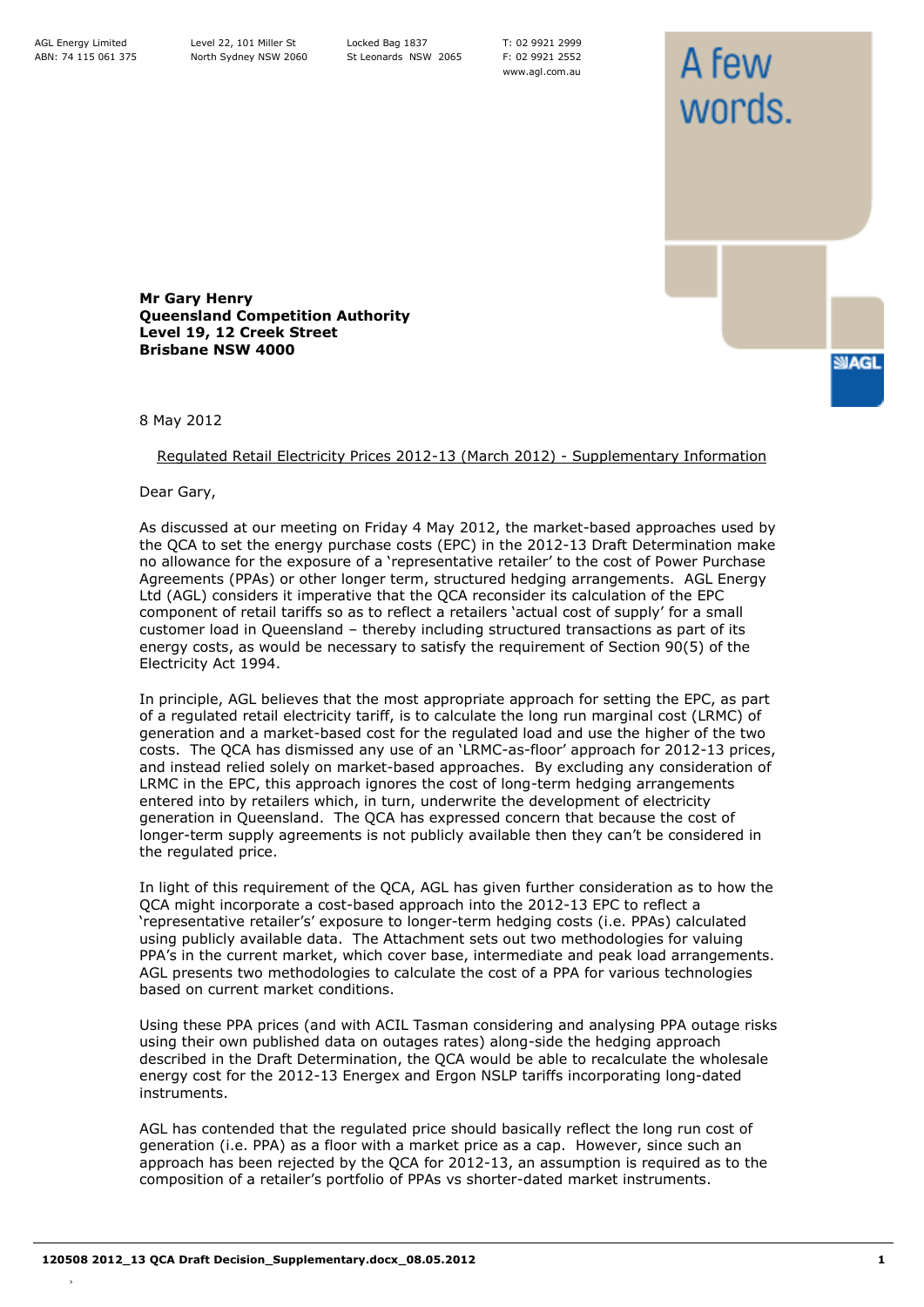The approach adopted by ACIL Tasman as to the construction of a short-dated hedge portfolio assumes a certain layering of hedges at specific timeframes prior to the determination year in question. Whether this modelled approach to short-dated hedge contract accumultation reflects the actual approach adopted by various retailers is of course uncertain at best – but provided its use is not intended to reflect all hedge contracts accumulated, AGL considers that it represents a pragmatic compromise under the circumstances.

As to how PPAs might be accumulated is perhaps more difficult to define, particularly given that most PPAs have been written in recent years. However, AGL notes that even though retailers hedge their load prior to the period in question, it is appropriate to calculate PPA prices based on current fuel and plant costs, to reflect and indeed, to enable forward decisions by retailers to facilitate new plant entry as, and when, required, rather than presuming no further PPA activity is envisaged as this would run counter to the underlying reason for writing PPAs in the first place. This would therefore reflect industry practice, that writing PPAs for the purposes of funding new generation projects, is crucially contingent upon the power project developer demonstrating to Project Banks that the price obtained through the PPA will ensure that the developer can meet their debt and equity commitments. As such, any PPA would closely reflect the current project fuel and technology costs.

Finally, AGL noted in its submission to the Draft Determination that the majority of the QLD peak-load market (including peak swaps and caps) appears to be covered by nonfutures contracts (i.e primarily PPAs and physical generation) and that only 51% of the base load appears to be covered by futures contracts.<sup>1</sup> However, given the short timeframe available to the QCA to recalculate the EPC for the Final Determination, at this late stage the QCA might consider using a simple 50:50 split, which if nothing else would not deviate from the historical QCA approach (albeit noting our views in relation to the fact that PPAs should be effectively setting the floor).

If you have any further questions or queries with this information please do not hesitate to contact me or Elizabeth Molyneux (03 8633 6207).

Yours sincerely,

ł



Paul Simshauser Chief Economist & Group Head of Corporate Affairs AGL Energy Ltd

<sup>&</sup>lt;sup>1</sup> AGL Energy Ltd, Draft Determination – Regulated retail Electricity Prices 2012-13, AGL submission to the Queensland Competition Authority (7 May 2012). Figure 4. QLD Peak Generation Capacity vs. QCA Cap Volume highlights available capacity in QLD for peak load market. Figure 3. Energex Base Demand vs. d-cypha Trade + TFS 'open interest' shows level of base demand hedged with QLD futures in the Draft Determination.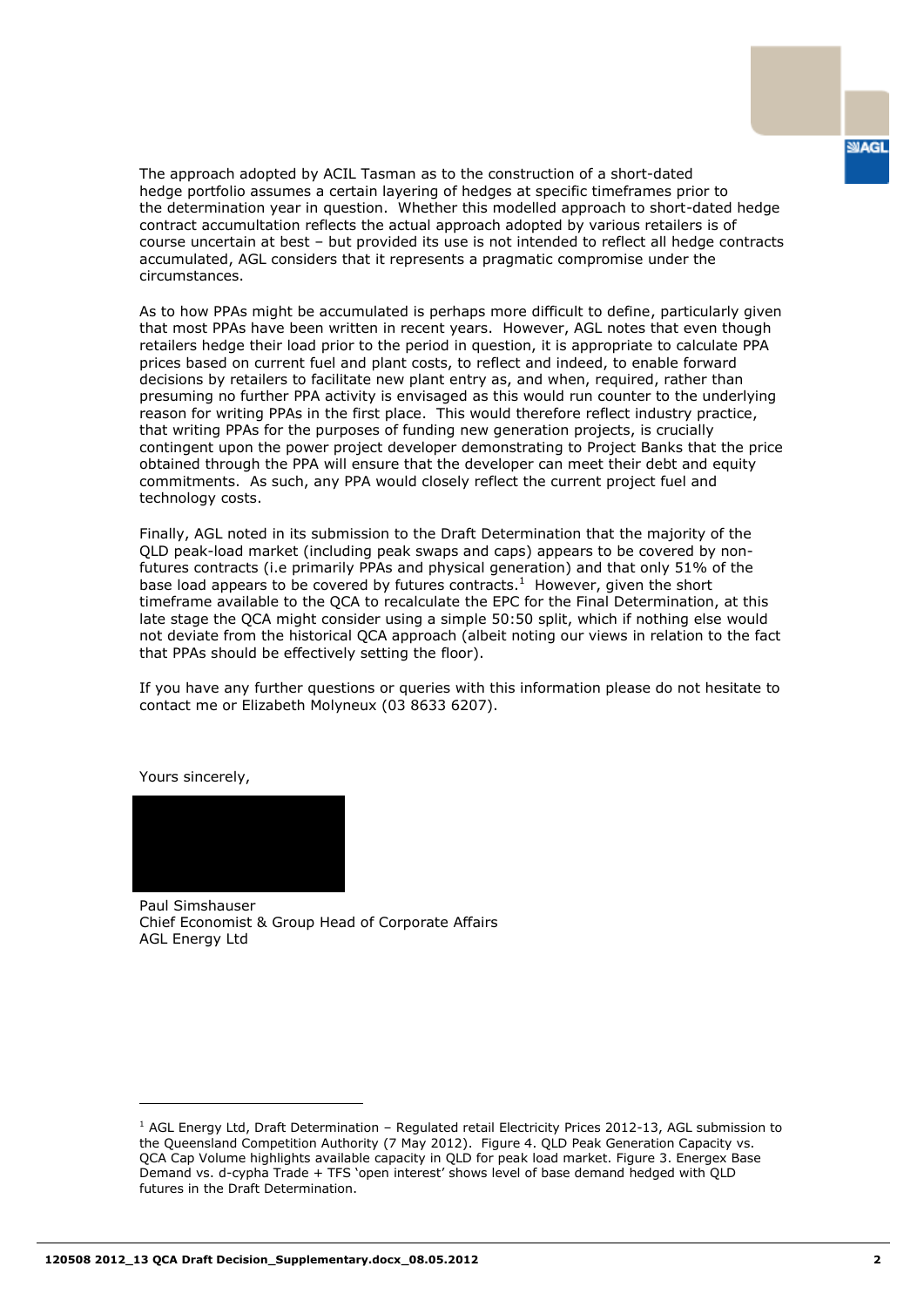# **Attachment**

### **Introduction**

We were advised by the QCA on 4 May 2012 that PPAs have thus far been excluded from the 2012-13 Wholesale Energy Cost (WEC) calculation because:

- 1. No PPA contracts or data exist in the public domain (which is entirely correct, PPAs are the subject of strict confidentiality clauses and are therefore unable to be disclosed in the public domain); and
- 2. The QCA cannot determine how to model a PPA, using publicly available data as the inputs.

If we understood the QCA's comments correctly, ACIL Tasman was also unable to advise the QCA on how to model a Power Purchase Agreement using relevant inputs. AGL made it clear on 4 May 2012 that we find it hard to believe that ACIL Tasman is not able to producw modelled estimates of reference PPAs using publicly available data (particularly since ACIL Tasman publish all of the inputs required, as we highlight below).

We set out below how a PPA structure and price can be modelled using two different approaches. (AGL could offer a  $3<sup>rd</sup>$ , more detailed approach involving the use of a Project Finance Model, however such an approach involving more detailed data would seem unhelpful at this point given the limited time available).

We would hasten to add that ACIL Tasman's existing publicly available plant financial modelling approach and methodology is perfectly suitable for the purpose of deriving PPA prices and structures. We therefore believe that the additional approach outlined below (and our alternate, Project Finance Model Approach) are quite redundant given ACIL Tasman's in-house capability.

And finally, as we noted on 4 May 2012 to the QCA, the task of modelling PPA's pales into absolute insignificance by comparison to the complex task of modelling future pool prices in one of the world's most volatile commodity markets. Thus there is no reason why modelled PPAs might be considered anywhere near as difficult a problem as modelling highly uncertain future spot prices.

### **What PPAs are Designed to Achieve**

The structure and pricing of any PPA for a given technology needs to meet the collective objectives of the three principal parties to a power project:

- Project Sponsor/Developer: who is seeking a financial return on their equity invested, which as ACIL Tasman (2011) highlights is c.16.5% (see Table 53, page B-20). All things being equal, a project developer will seek the highest PPA price achievable but this will be tempered by Project Banks and quite clearly, by the PPA counterparty.
- Project Banks: amongst many variables, are solving for a secure, long-dated, project income stream to ensure solvency of the plant and security of their investment (i.e. debt facilities). This relies quite crucially on the price level, PPA tenor and credit quality of the PPA counterparty (i.e. energy retailer). While it may not be obvious, Project Banks are acutely focused on the pricing level and structure of any PPA to manage their own downside risks. That is, the overall project (and the PPA) should have a cost structure which resembles the general market consensus on the overall Long Run Marginal Cost of Supply of that particular technology (presuming the technology choice has been selected in the first instance). This is critically important to Project Banks in the event of PPA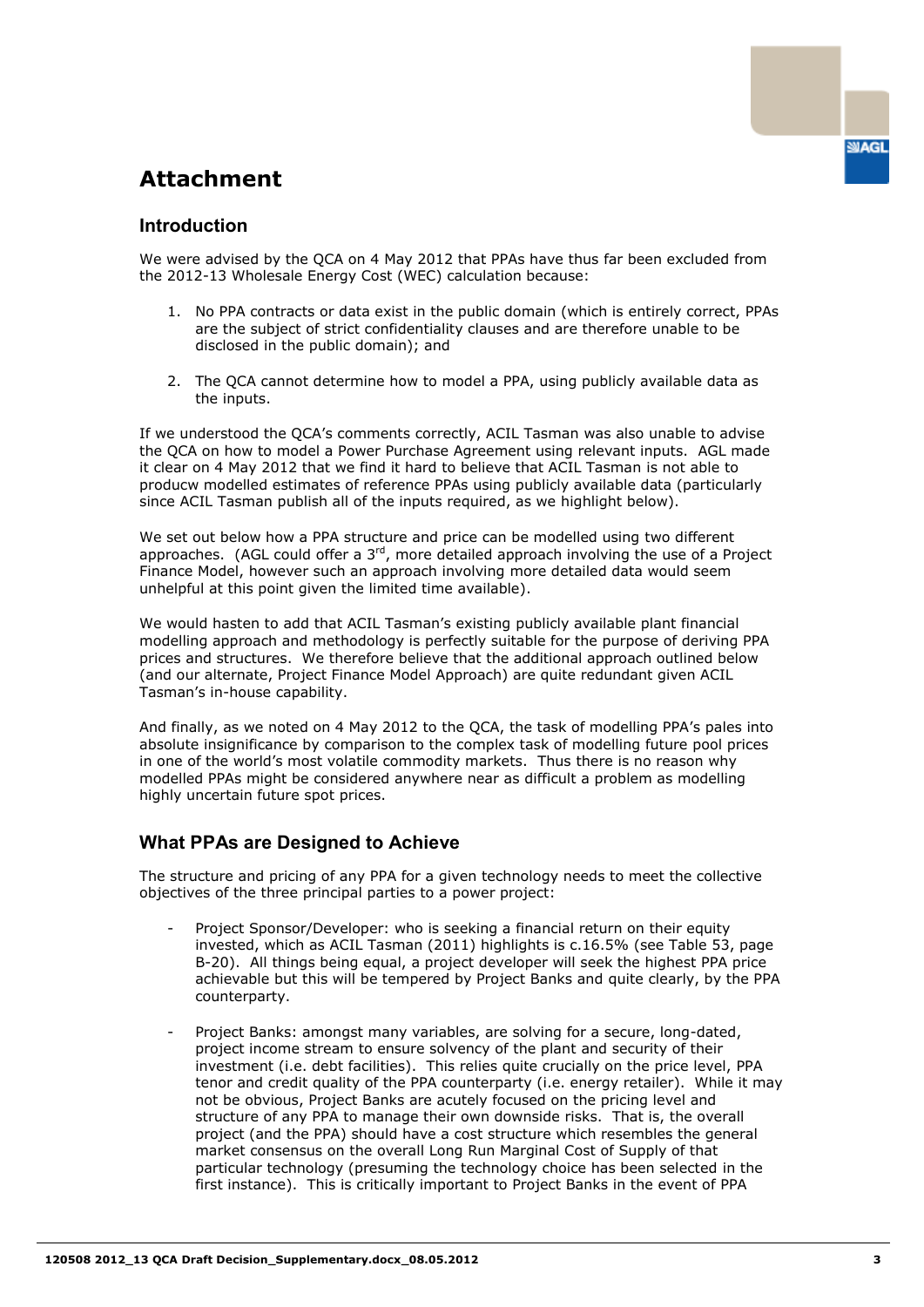counterparty failure. If the 'right' project technology had a cost structure that was higher than market consensus of the Long Run Marginal Cost of Supply for that technology, and the PPA Counterparty failed (for any reason), Project Banks would be left with power station and associated debt facility exposures susceptible to asset write-downs and debt facility losses. In other words, Project Banks actively use Long Run Marginal Cost of Supply benchmarks to gauge the efficacy of any under-written PPAs, and forms a part of their due diligence prior to providing Project Debt facilities. This is not contentious, it simply reflects good banking practice.

- Energy Retailer: who is seeking a long-dated hedge contract and is seeking to minimise their cost of supply over the commodity cycle. Estimates of Long Run Marginal Cost are an important input into the decision making process, and will represent a critical benchmark used in the internal approval process by Executive Management and Board Directors prior to PPA sign-off. As an aside, such estimates or benchmarks are most frequently produced by independent advisory firms (such as ACIL Tasman and their competitors).

For the purposes of raising finance, and given the gearing levels cited by ACIL Tasman (2011, see Table 53 at Page B-20) for their reference plants, it should be obvious that a Project Financing is envisaged by ACIL Tasman, as such, debt levels deviate from typical businesses than rely on corporate debt facilities (as distinct from project debt facilities). For a power project developer seeking to raise Project Debt, it is essential that they hold a suitable PPA for banking purposes. Banks no longer entertain project finance in the absence of PPA underwriting due to the acute risks facing purely merchant plants. For a more detailed explaination of why this is the case, see Simshauser (2010).

The proximate structure of a template Power Purchase Agreement can be quickly calculated. While PPAs come in many forms, the most conventional form involves (1) a stream of fixed payments (e.g. usually monthly) which are designed to cover all costs other than those costs that vary with output over the short run, and (2) variable payments designed to cover fuel and VOM charges.

Bonus/penalty arrangements are frequently added which provide incentives to the plant operator to meet certain reliability criteria. However, these can be assumed away by the QCA given the limited time involved (although clearly such costs should be accounted for if time was not a constraint).

In order to produce a suitable set of values for a Power Purchase Agreement for a given technology (e.g. Combined Cycle Gas Turbine or Open Cycle Gas Turbine), Project Developers/Sponsors, Project Banks and the PPA counterparty (i.e. scale-efficient Energy Retailer) will generally rely on a detailed Project Finance Model (PF Model) which is used in the first instance for banking purposes, and specifically, for raising project debt. Such models discount future cash flows to equity on a post-tax basis, using a suitable equity return and suitable debt sizing parameters. We note that ACIL Tasman provide relevant equity return parameters in Table 53 of their most recent report to AEMC (see ACIL Tasman, Table 53, page B-20). A suitable methodology for PF Modelling including debt sizing parameters used by Project Banks can be found in the published, peer-reviewed academic works of Simshauser (2009), Simshauser and Nelson (2012), or for a thorough and detailed explanation of line-by-line modelling concepts, see Nelson (2011). However, as we noted earlier, modelling of this detailed nature would prove unhelpful given the acute time constraints faced by the QCA.

Fortunately, as with most highly detailed modelling exercises, less granular modelling will inevitably obtain sufficiently reliable results for the purposes of estimating PPA costs. This can include discounting un-geared cash flows before or after taxation, using relevant estimations of the weighted average cost of capital. Again, we note that ACIL Tasman (2011) provide all the relevant inputs to produce relevant estimates of the weighted average cost of capital, either before or after tax, geared or ungeared.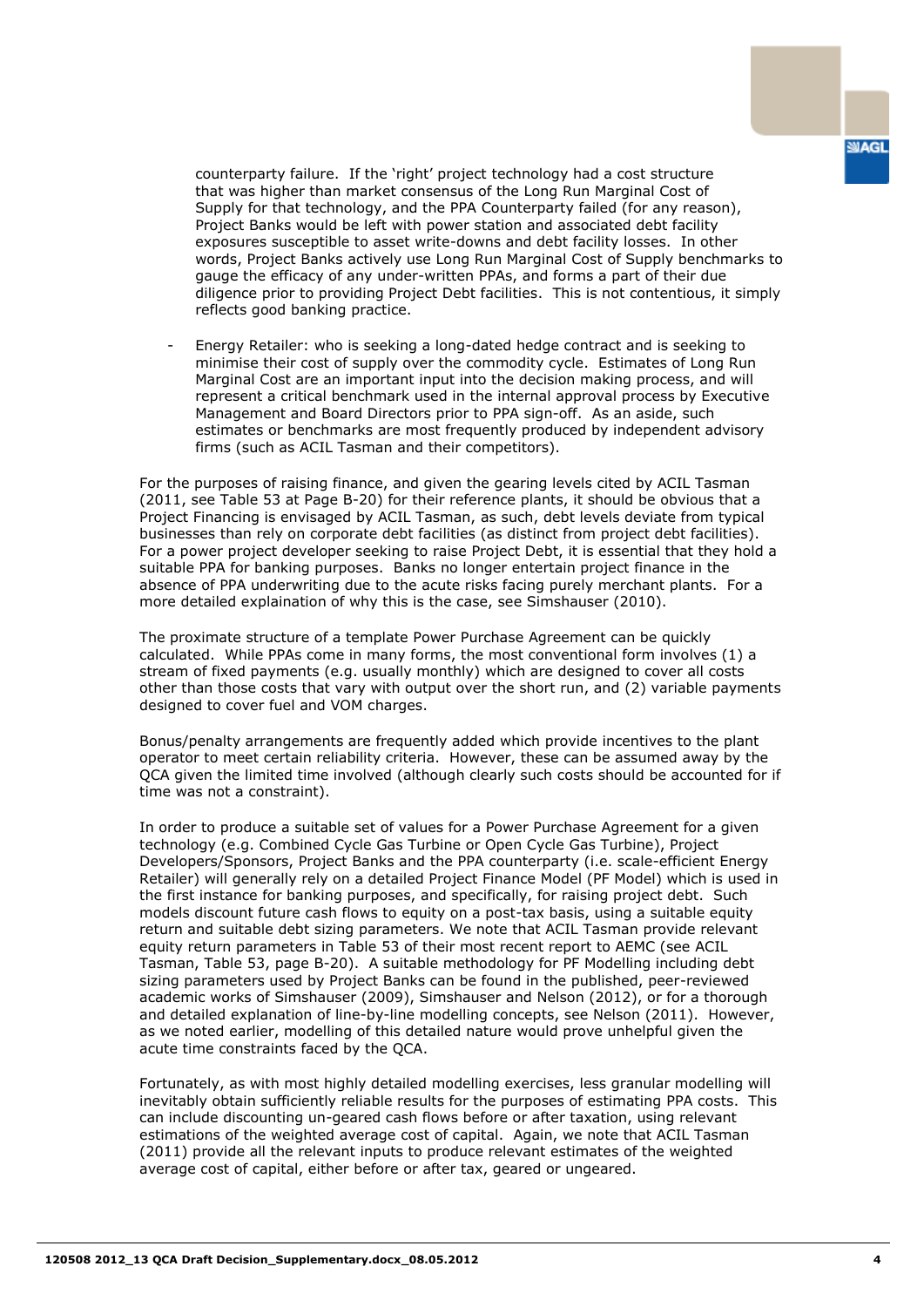## **Methodology 1 - Producing PPA estimates using existing ACIL Tasman Modelling Results**

ACIL Tasman provide data that is suitable to estimate PPA Fixed Payments for a Combined Cycle Gas Turbine (CCGT) and an Open Cycle Gas Turbine (OCGT) in their most recent report to AEMC (See ACIL Tasman, 2011, Table 6, page 20) while data suitable to provide estimates of Variable Payments under a PPA are accounted for in the same report (See ACIL Tasman, 2011, Table 6, page 20). While we are uncertain as to which modelling methodology has been used, the numbers are within the 'ball-park' estimates from our alternate modelling result in Methodology 2 (described later), which uses a Levelised Cost of Electricity approach.

#### Fixed Payments

Using the ACIL Tasman (2011) Report, their reference CCGT has a \$174/kW annual fixed capital, operating and maintenance costs in 2011/12 dollars (see Table 6, page 20). Thus by increasing these by 2.5% to account for inflation and dividing by 8760 hours in each year, the approximate Fixed Payment Stream of a CCGT expressed in \$/MWh can be defined as follows:

 $$174 \times 1.025 / 8.760 = $20.35/MWh$ , where the implied ACF = 100%. For example, for a 700MW CCGT these would be paid as Monthly Fixed Payments of 700MW x 8760/12 x \$20.35/MWh = \$10,398,850.

For a reference OCGT, \$112/kW has been cited as the annual fixed capital, operating and maintenance costs in 2011/12 dollars (Table 6, page 20). Thus by increasing these by 2.5% to account for inflation and dividing by 8760 hours in each year, the approximate Fixed Payment Stream of a OCGT expressed in \$/MWh can be defined as follows:

 $$112 \times 1.025 / 8.760 = $13.10/MWh$ , where the implied ACF = 100%. For example, for a 450MW OCGT these would be paid as Monthly Fixed Payments of 450MW x 8760/12 x \$13.10/MWh = \$4,303,350.

#### Variable Payments

ACIL Tasman provide suitable variables which can be used as inputs to calculating PPA Variable Payment estimates for CCGTs and OCGTs. Variable Payments under PPAs are calculated quite easily, as follows:

Fuel Cost (\$/GJ) x Power Station Heat Rate (GJ/MWh) + VOM (\$/MWh). These are paid according to MWh produced, within a credible operating range.

ACIL Tasman provide publicly available inputs for such modelling. ACIL Tasman (2011, see Tables 8-9 on pages 21-22) list suitable gas prices at \$5.97/GJ for a CCGT plant and 7.45/GJ for a OCGT plant in 2011/12 dollars. ACIL Tasman do not include estimates in their AEMC 2011 Report for Heat Rates, however earlier reports by ACIL Tasman (see for example ACIL Tasman 2011a, Report to the QCA) include estimates for heat rates (HHV) which translate to 7258kJ/kWh for CCGT plant (49.6% thermal efficiency) and 10843kJ/kWh for OCGT plant (33.2% thermal efficiency). ACIL Tasman (2011, see Table 56, page B-21) set out VOM charges at \$1.08/MWh for CCGT plant and \$7.69/MWh for OCGT plant in 2010 dollars. Using these inputs and the equation above, the Variable Payments under a PPA can be defined as follows:

For CCGT Plant:

 $$5.97/GJ*1.025 \times 7.258 + $1.08*1.025^2 = $45.55/MWh$  for any credible  $\bullet$ reasonable ACF range, say 62.5%-77.5%

For OCGT Plant:

 $$7.45*1.025 \times 10.843 + 7.69*1.025^2 = $90.88/MWh.$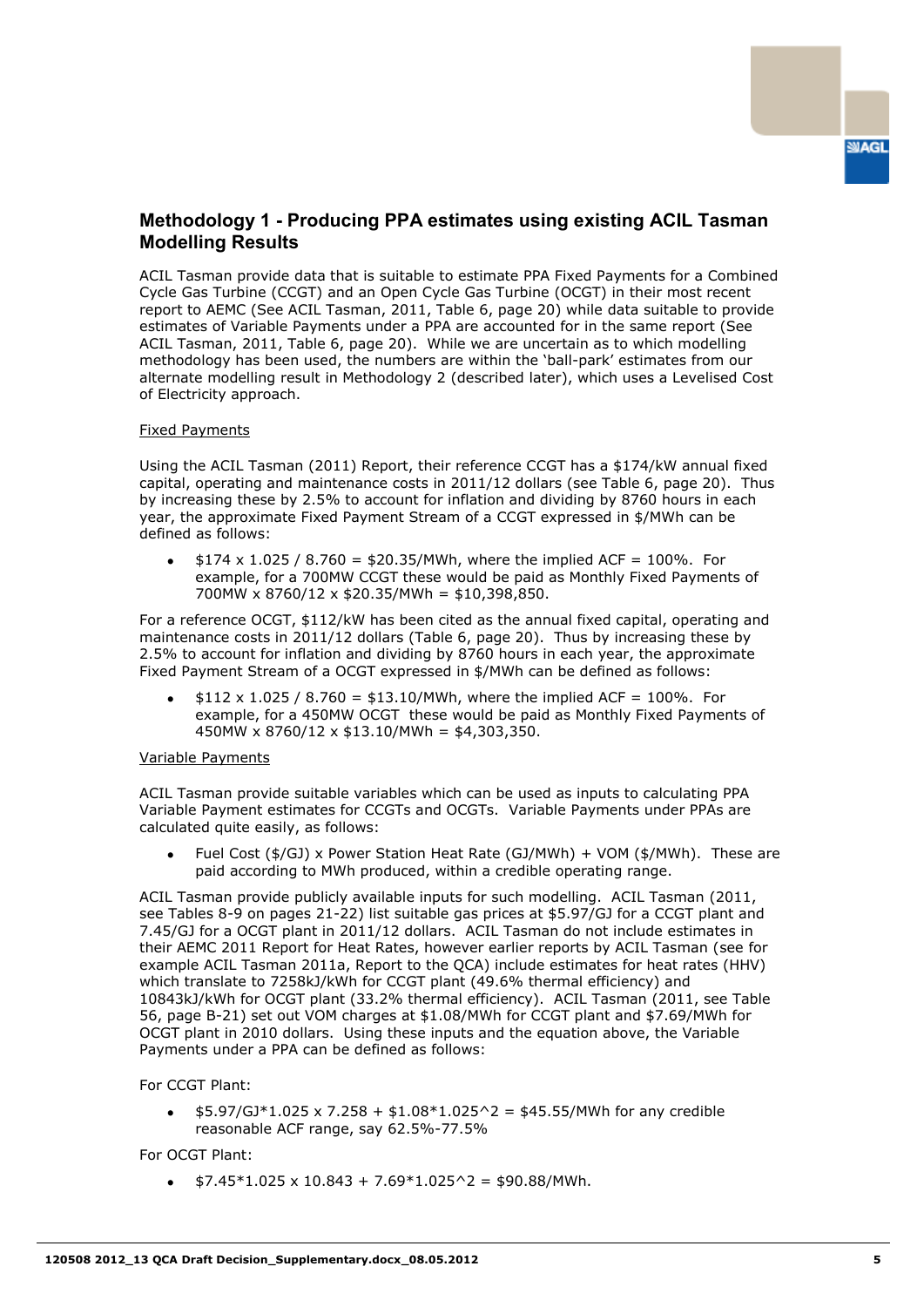## **Methodology 2 - LCOE Modelling**

The Levelised Cost of Electricity (LCOE) approach is another method for estimating the entry cost of a power station and therefore provides an adequate method to estimate the suitable price of a PPA. LCOE can be thought of as the energy price/cost at which a power project breaks even, expressed in \$/MWh, prior to restructuring this headline result into a typical PPA format. This latter restructuring involves a very basic set of calculations.

The LCOE approach requires calculating the present value of plant costs, and dividing these by the present value of the wholly or partially inflation-adjusted energy produced over the project life, adjusted for auxiliary loads and transmission losses to arrive at a suitable energy price/cost estimate relevant to modelling the construct of a PPA. The LCOE approach is widely used by many institutions (see Department of Resources, Energy and Tourism (2011), and Institute for Energy Research (2011)) and is widely used in academic literature (for example, see Simshauser, 2011). All of the data required to fullfill a LCOE calculation can be sourced from published ACIL Tasman Reports.

To begin with, the first exogenously set variable for producing plant costs relevant to the price under which a PPA would be referenced is the overnight capital cost of plant (i.e. the aggregate capitalized costs of a new power station). This essentially comprises the main power island<sup>2</sup> and the balance of plant construction contracts, site acquisition, planning and permitting costs, pre-development costs, electricity grid connection, gas pipeline or fuel connection costs, project development fees, project management fees, aggregate commissioning costs (including fuel consumed if applicable) and project contingencies. $3$ 

The overnight capital cost of plant for each plant type 'j' (Capexj) can be given by:

$$
Capex=[k_{j}\times1000\angle u s]
$$

Where:

ł

- *kj* is the Greenfield overnight capital cost associated with generating plant technology *'j'* and is expressed in \$/kW and can be found in ACIL Tasman (2011, see Table 5, page 20, expressed in real 2011/12 dollars);
- *us<sup>j</sup>* is the installed capacity of the *'j-th'* plant and is expressed in MW.

ACIL Tasman (2011) clearly sets out capital costs for the relevant technologies.

Capexcan be further allocated to account for multi-period construction costs as follows:

 $Capex_i(t) = (Capex_i \times CPU(t) \times \bigcup O_i(t))$ 

*Capex<sup>j</sup>* was defined in (1), *CPI*(*t*) denotes the inflation based escalation in power station capital costs and is generally set a 2.5% for each future year which is the midpoint of the RBA's stated inflation range, and  $\overline{\nu}O_{j^{(t)}}$  depicts how the sunk capital costs associated with the construction of technology *j* are incurred over the investment horizon. How this capital expenditure is allocated across the investment horizon depends critically upon the last variable  $\iota{\mathcal{O}}_j$ <sup>(t)</sup> in (2). For example, with a Combined Cycle Gas Turbine (CCGT) plant, the

(1)

(2)

<sup>&</sup>lt;sup>2</sup> The Power Island is defined as the core components of a generation plant (i.e. boiler, turbine, generator) whereas the Balance of Plant comprises auxillary equipment (e.g. feed-heating, fuel processing, cooling systems and so on). In some cases the Power Island and Balance of Plant contracts are combined to form an Engineering, Procurement and Construction or EPC Wrap. 3 In some cases, interest costs capitalised (IDC) during construction are also included. However, in this analysis IDC is excluded and instead captured by the discounting of cash flows over the construction period. If no construction period is included in the discounting process, some allowance for IDC should be included in the Overnight Capital Cost.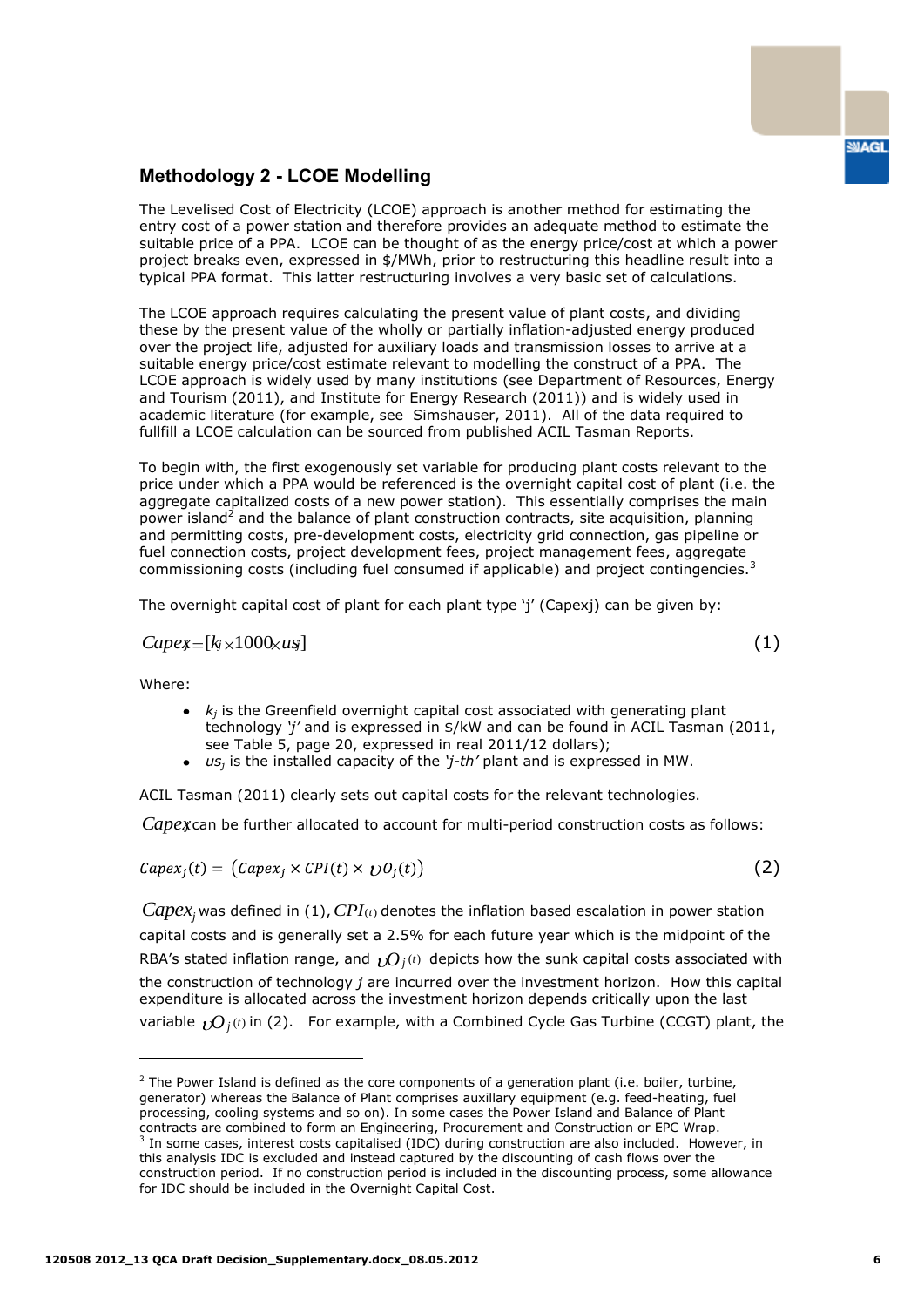capital is sunk over two successive years at the rate of 40% and 60%, respectively, as ACIL Tasman note (see ACIL Tasman 2011, Table 54 at page B-20).

For thermal technologies, Fuel Costs *FC<sup>j</sup>* are a crucial component of the overall cost structure. Fuel costs are driven by two key variables, the thermal efficiency of the plant given by its Heat Rate (*HRj*) and the unit cost of raw fuel (*UFCj*). Fuel Costs can be expressed as:

$$
FC_j(t) = \left(\frac{(HR_j \times UFC_j)}{1000}\right) \times \left(us_j \times ACF_j \times 8760\right) \times CPU(t)
$$
 (3)

where  $\textit{FC}_j$ (t) is the fuel cost of generating plant *'j'* for which reference costs for  $\textit{UFC}_j$  can be found in ACIL Tasman (2011, see Table 8 at Page 21 for CCGT gas prices and Table 9 at Page 22 for OCGT gas prices).

 $H\!R_j$  is the heat rate of each generator expressed in kJ/kWh and  $U\!F\!C_j$  is the constant

raw unit fuel cost for each generator in \$/GJ as noted above, and when divided by 1000, produces the unit cost of fuel expressed in \$/MWh. Heat Rates for CCGT plant are generally about 7000kJ/kWh (HHV) and about 11500kJ/kWh (HHV) for OCGT plant. ACIL Tasman do not include estimates in their 2011 Report to the AEMC, however as we noted earlier, other reports by ACIL Tasman (for example ACIL Tasman 2011a, Report to the QCA) include estimates for heat rates (HHV) of 7258kJ/kWh for CCGT plant and 10843kJ/kWh for OCGT plant.

The term  $us_j$  is installed capacity as defined above,  $ACF_j$  is the Annual Capacity Factor of plant *'j'* and 8760 is the number of hours in each year and when combined produces energy generated (MWh) per annum.

Each power project *j* faces two Operations & Maintenance (*O&M*) cost streams during operating periods; Fixed Operations and Maintenance costs (*FOM*) and Variable Operations and Maintenance costs (*VOM*) which can be expressed as follows:

$$
O\&M_i(t) = (us_i \times FOM_i \times CPU(t)) + (VOM_i \times us_i \times ACF_i \times 8760 \times CPU(t))
$$
\n
$$
(4)
$$

For most plant, the mix of operations and maintenance costs tends to be dominated by fixed costs. Reference costs for *FOM<sup>j</sup>* can be found in ACIL Tasman (2011, see Table 55 on Page B-20) while *VOM<sup>j</sup>* can also be found in ACIL Tasman (2011, see Table 56 on Page B-21).

Given these parameters, the levelised cost of any power project using technology *j* can be represented by:

$$
PS_j = \left[ \frac{PV(\sum_{i=1}^{I} Capex_j + FC_j(t) + O\&M_j(t) + (CW_j \times Capex_j \times CPL(t)))}{PV((us_j \times ACF_j \times 8760) \times \gamma CPI(t))} \right] / (1 - x_j)
$$
(5)

In (5), the cost and quantity streams are discounted at the relevant weighted average cost of capital on a pre-tax basis, which can be calculated from ACIL Tasman data (ACIL Tasman, 2011, see Table 53 at Page B-20). The cost stream in (5) is represented by the

initial investment capital *I i Capex<sup>j</sup>* 1 and incurred in accordance with (2), plant fuel costs

 $FC_{j^{(t)}}$ are incurred in accordance with (3) and plant O&M costs (O&M<sub>j</sub>) are incurred in

accordance with (4). In addition, we would typically model ongoing structural modifications to the plant, otherwise known as capital works (*CWj*), and we usually set this at a certain (and small) percentage of initial capital *Capex<sup>j</sup>* and escalate at the full rate of inflation *CPI*(*t*). We note however that ACIL Tasman do not account for such costs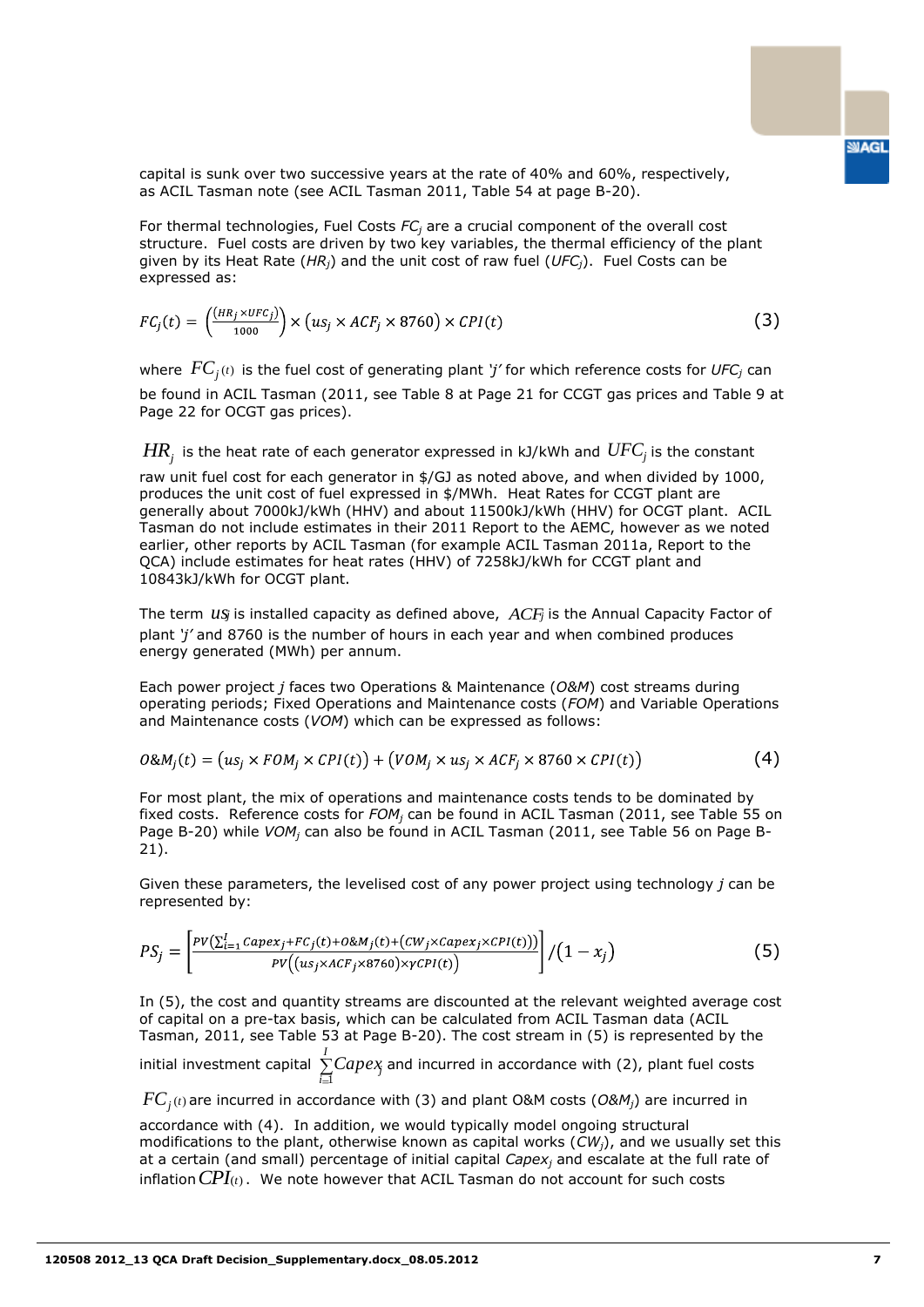(beyond VOM costs) and so we would not propose to conflict with ACIL Tasman's existing approach given time constraints.

The production stream arising from the plant given by plant capacity (*usj*), Annual Capacity Factor (*ACFj*) and the hours in each year, was outlined earlier. Unit volumes are then escalated at the envisaged terminal revenue escalation rate  $\gamma$ CPI<sub>(t)</sub> in which  $\gamma$  is set at some level at or below 100% (i.e. some firms opt for  $\gamma$  =85%, thereby representing a discount to the headline inflation rate). This is intended to reflect the price at which a PPA is likely to be struck (excluding Fuel Costs, FC). The discounted cost and quantity streams are then divided by the net output ratio of the technology  $(1 \! - \! x_j)$  . The variable

 $x_j$  represents the auxillary load of technology *'j'* and ACIL Tasman defines these (see ACIL

Tasman's, 2011a Report to the QCA, Table 29 at Page 58 for suitable auxillary losses for existing CCGT and OCGT plant). Additionally, transmission losses will need to be accounted for in relation to variable charges, the statistics for which are publicly available from AEMO.

#### **Converting LCOE Estimates to a Power Purchase Agreement**

The Fixed Payments involved in a PPA can be estimated as follows:

$$
FP_j = PS_j - (FC_j + (VOM_j \times us_j \times ACF_j \times 8760 \times CPU(t))) / (1 - x_j)
$$

Where *FP<sup>j</sup>* is Fixed Payments for generating plant type 'j' expressed in \$/MWh (and therefore need to be annualised into a Payment Stream given total plant capacity and hours in each year),  $\textit{PS}_j$  is total plant cost expressed in \$/MWh as noted earlier,  $\textit{FC}_j$  is

unit fuel cost as noted earlier,  $\mathit{VOM}_j$  is variable O&M costs as noted earlier, and the term *(1-xj)* is intended to represent auxillary losses.

By definition, the PPA variable payments are simply the difference between total costs and fixed costs, which will need to be adjusted for both auxillary and transmission losses.

By definition, the PPA variable payments are simply the difference between total costs and fixed costs:

- For CCGT plant, Fixed Payment *FP<sup>j</sup>* = \$22.18/MWh (which should then be  $\bullet$ converted into a monthly payment stream based on time and plant capacity) and \$44.46/MWh for variable payments
- For OCGT plant, *FP<sup>j</sup>* = \$13.27/MWh (which again should be converted into a  $\bullet$ monthly payment stream based on time and plant capacity) and variable payments  $= $91.40/MWh$

Above all, these estimates from the LCOE approach line up closely with the ACIL Tasman estimates of \$20.35/MWh plus \$45.55/MWh for CCGT plant, and \$13.10/MWh and \$90.88/MWh for OCGT plant.

The differences between the ACIL Tasman results and our results would be attributed to differing approaches to the treatment of pre- or post tax cash flows, and other differences in model designs, useful lives and so on.